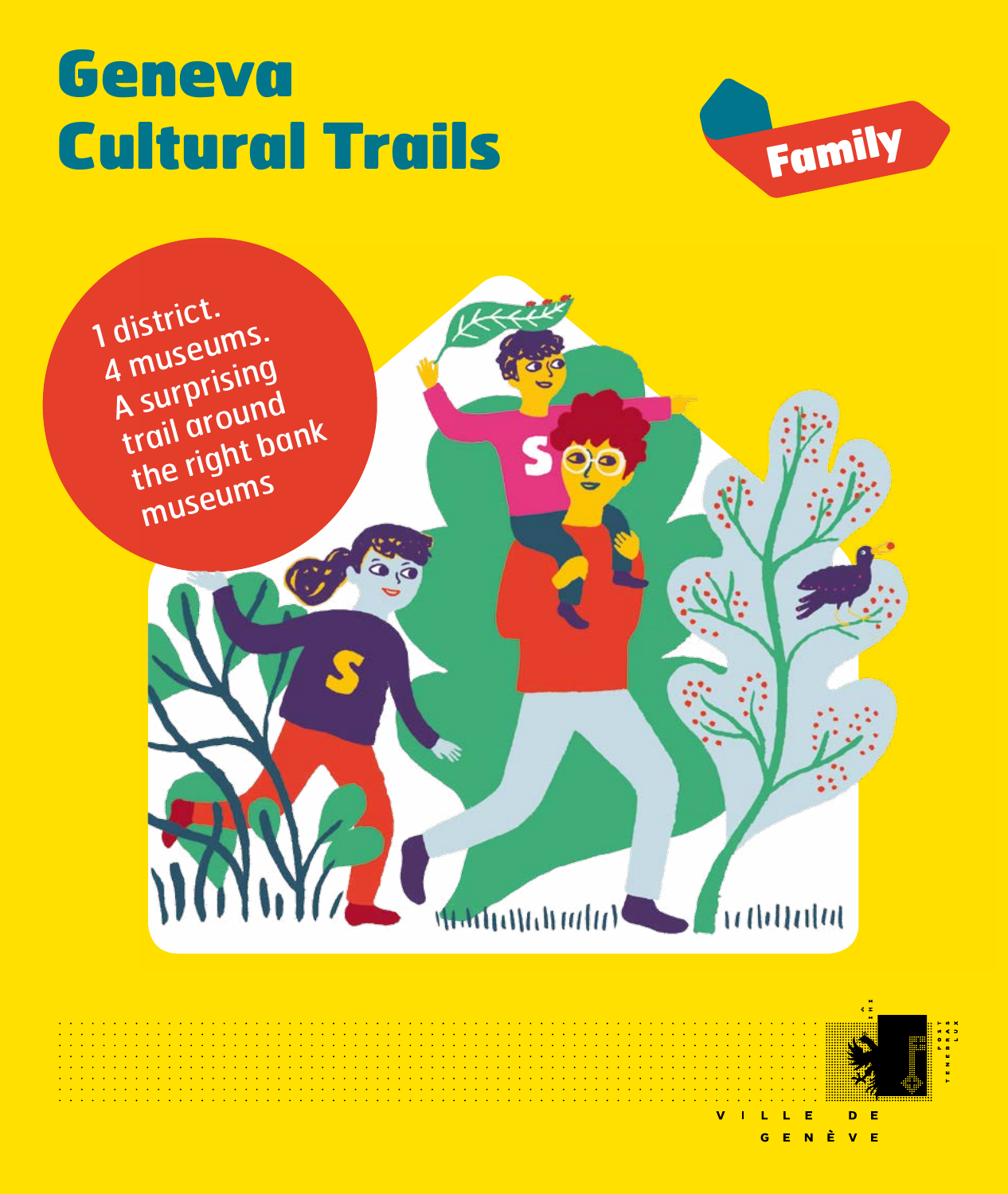### International Red Cross and Red Crescent Museum

**Avenue de la Paix 17**

tel 022 748 95 11 web redcrossmuseum.ch

#### The Ariana Museum

**Avenue de la Paix 10**

tel 022 418 54 50 mail ariana@ville-ge.ch web ariana-geneve.ch

### Botanical Conservatory and Garden

**Chemin de l'Impératrice 1**

tel 022 418 51 00 web cjb-geneve.ch

### History of Science Museum

**Parc de la Perle du Lac Route de Lausanne 128**

tél 022 418 50 60 mail mhs@ville-ge.ch web museum-geneve.ch



**Illustrations :** Mirjana Farkas **Conception graphique :** ATHOMAS – CHAT&SA

Fond de plan reproduit avec l'autorisation du Service de la mensuration officielle (n0 40/2013 du 31 juillet 2013)

The Family Cultural Trails offer you the chance to explore Geneva's museum collections in the course of walks.

Designed to stimulate curiosity and develop creative skills, they encourage active participation and cooperation between young and old. Observations made in the museums can even be continued at home. And by sharing your discoveries, you might persuade others to visit the museums too.

### In fine weather, why not walk from one right bank museum to the next ?

### Enjoy your trail!

Pick up a free leaflet at the entrance to any of the 4 museums (while supplies last).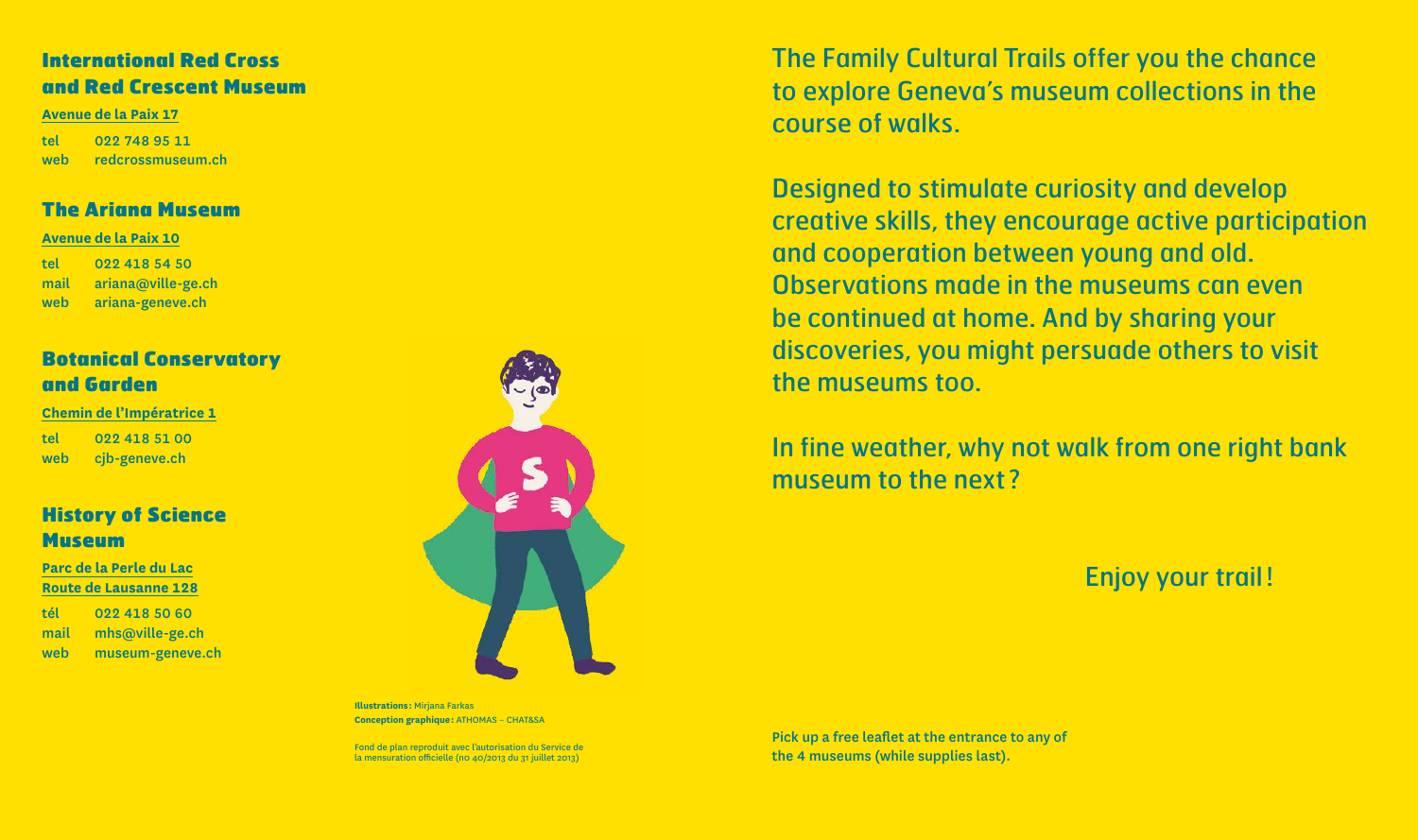

**International Red Cross and Red Crescent Museum** 



## A guignol at the Red Cross Museum

### Puzzle

What does this picture show? To find out, colour it in following the number code



### **Observation**

Using this picture of a detail as a guide, find an object made by a prisoner in *The Humanitarian Adventure*.

Where does this object come from and when was it made ?

### What's the character holding?

ICRC delegates visit prisoners. They check that their detention takes place in conditions that respect human dignity. This object was made by a prisoner and given to an ICRC delegate to thank him for his visit. Creating things makes prisoners feel good as it's a kind of escapism. Such objects are often made with recycled materials.

### My surprise clothes peg

**Material : 1 clothes peg, cardboard, paint, glue, scissors...**

- **1 Draw a picture of an ambulance on the cardboard and cut it out.**
- **2 Then cut your picture into two halves horizontally.**
- **3 Glue the top half of the vehicle to one side of the peg and the bottom half to the other.**

**Extra touch : write a fun message on the peg. Try and think up other designs for decorating a peg.**



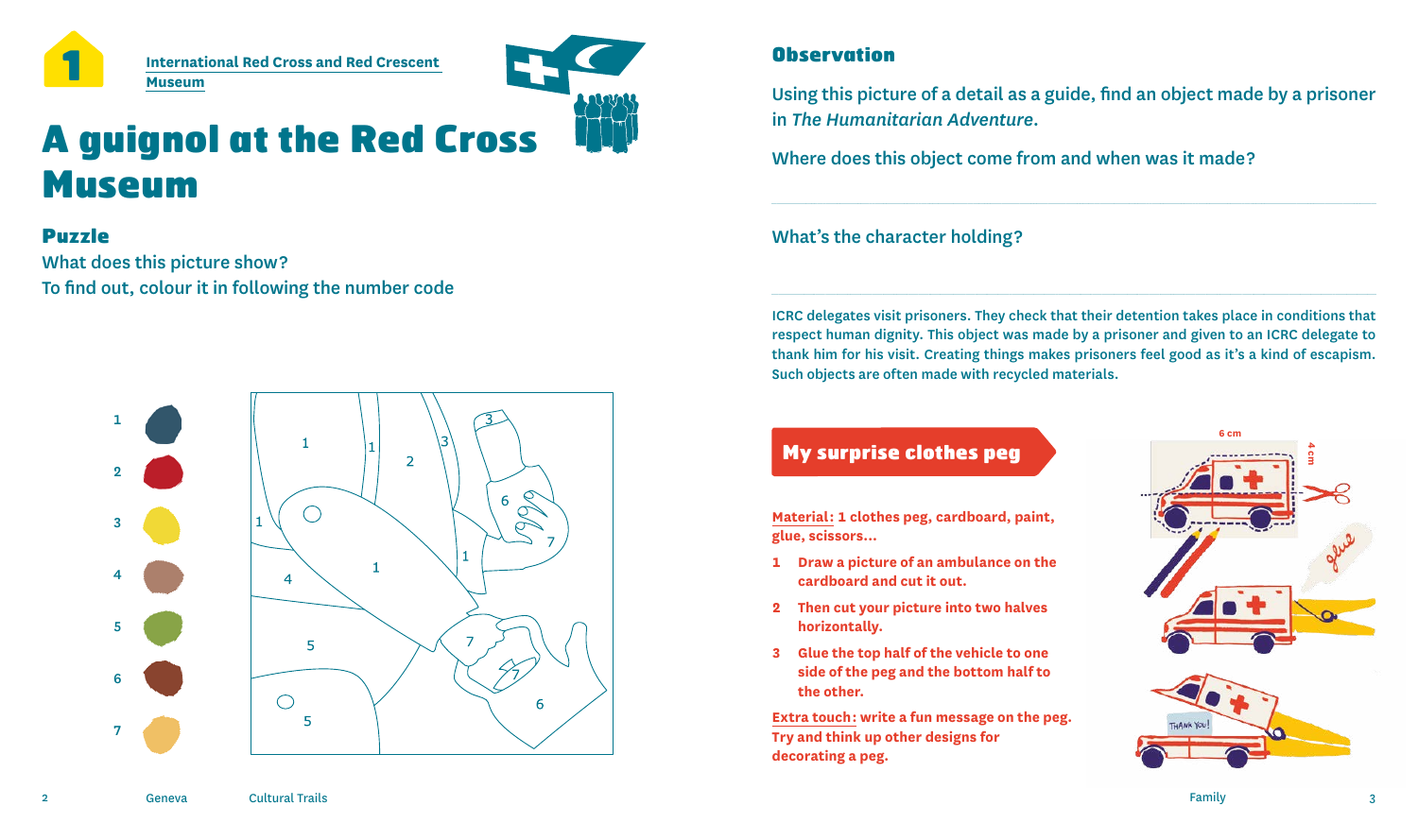



### Go potty at the museum!

Chamber pots have been used since Ancient times as portable toilets, so people didn't have to leave their bedroom at night. Made of ceramic, metal, tin, glass or silver, they were mainly reserved for the privileged classes. They're not often used today, except for very small children.

#### **Observation**

Gallery 6, showcase 6

#### **Drawing**

Fill in the missing parts of the design on the chamber pot above. This porcelain chamber pot made by the Meissen factory is decorated with floral and animal motifs in the Japanese style known as Kakiemon. The animal depicted is a mythological bird, a symbol of immortality, consumed by its own flames and then reborn each time from its own ashes.

What's it called?

### My Potpourri

**Take any pot - chamber pot, storage pot, flower pot - preferably ceramic, and give it a new lease of life by making your own potpourri.**

**Material : One pot, flowers and dried leaves (rose, lavender, orange blossom...), herbs (basil, mint, rosemary, thyme ...), spices (star aniseed, cloves, cinnamon, vanilla pod….)**

**Spread out the flowers on a sheet of baking paper. Dry them in a warm oven (140 °C) for about 1 hour. Add the leaves, herbs and spices. Mix all the ingredients together and put them in your pot.**

**Vary the colours, textures, scents and shapes to create a treat for your senses!**

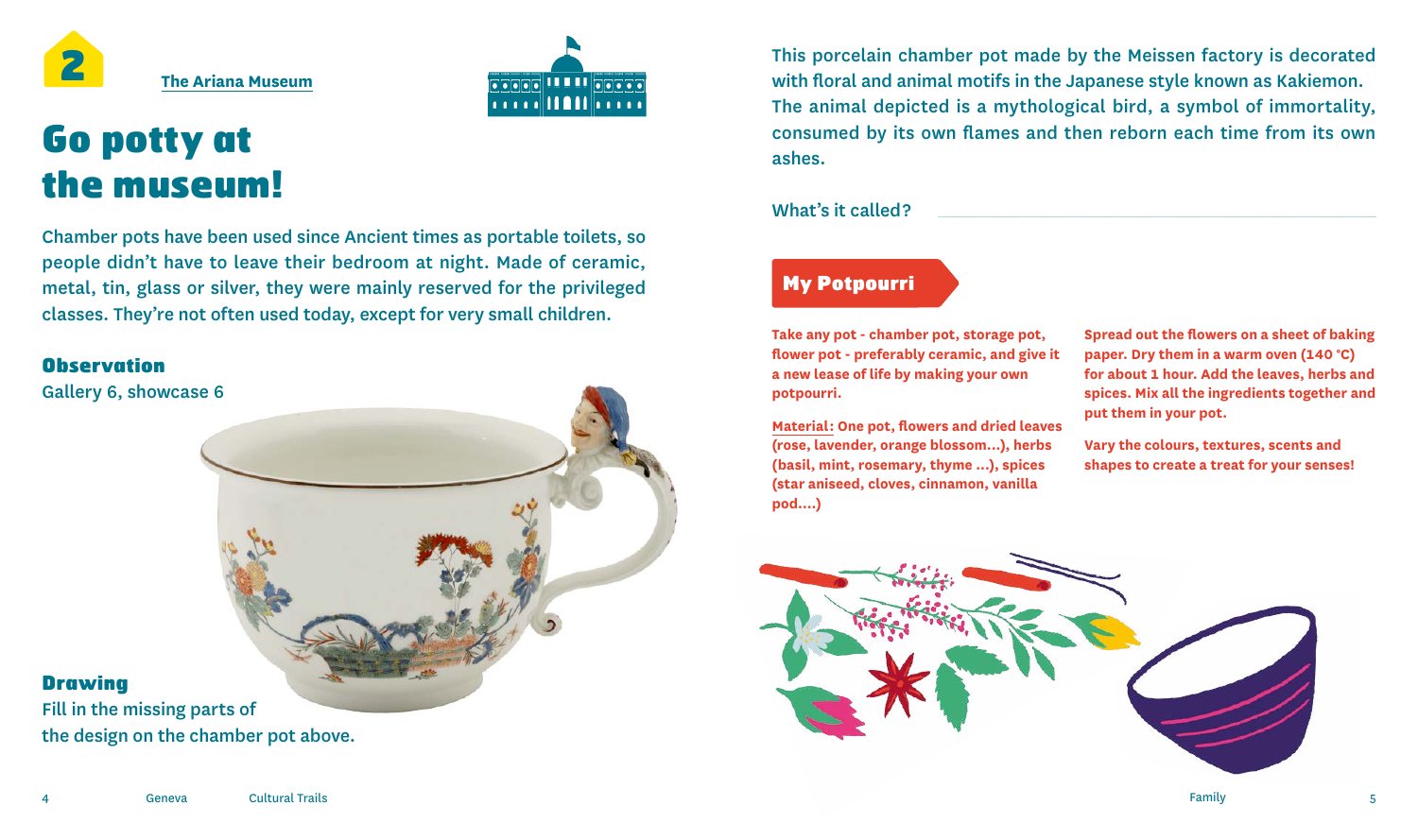

3 **Botanical Conservatory and Garden** 

### Hoverfly, the gardener's friend

### Exploration

To encourage nature in the city, there's nothing better than a little disorder! To see for yourself, follow the Garden Charter Trail *(Sentier de la Charte des Jardins)* near the historic rose garden in the Terre de Pregny section of the Botanical Garden.

Piles of sticks and stones and dead leaves all provide shelter for aphideating insects, small rodents, lizards, etc. Here, the gardeners practice organic methods and have banned all chemicals.

To protect young rose shoots from greedy aphids, hoverfly larvae (*Epysyrphus balteatus* in Latin) are a great help to gardeners. These larvae eat huge quantities of aphids as they grow.





Hoverflies are sometimes confused with bees. Look at the drawings below and find the main differences in form and structure between the honeybee *(Hymenoptera)* and the hoverfly *(Diptera)*.

Honeybees don't eat aphids, and hoverflies have no sting.



*Honeybee Hoverfly*

The differences : Honeyees : long antennae, two pairs of wings attached to each other, legs generally broad and hairy. Hoverflies : short antennae, only one pair of wings, legs not hairy.

### My hoverfly "hotel

**If you'd like to help protect plants, why not make a hoverfly "hotel"? With a little patience, you'll be able to observe the eggs, the growing larvae and then the flight of the adults.**

**Material : A container, dead leaves (maple, ash, lime), water** 

**Fill a container with dead leaves, cover the leaves with water and place the container in some greenery.**

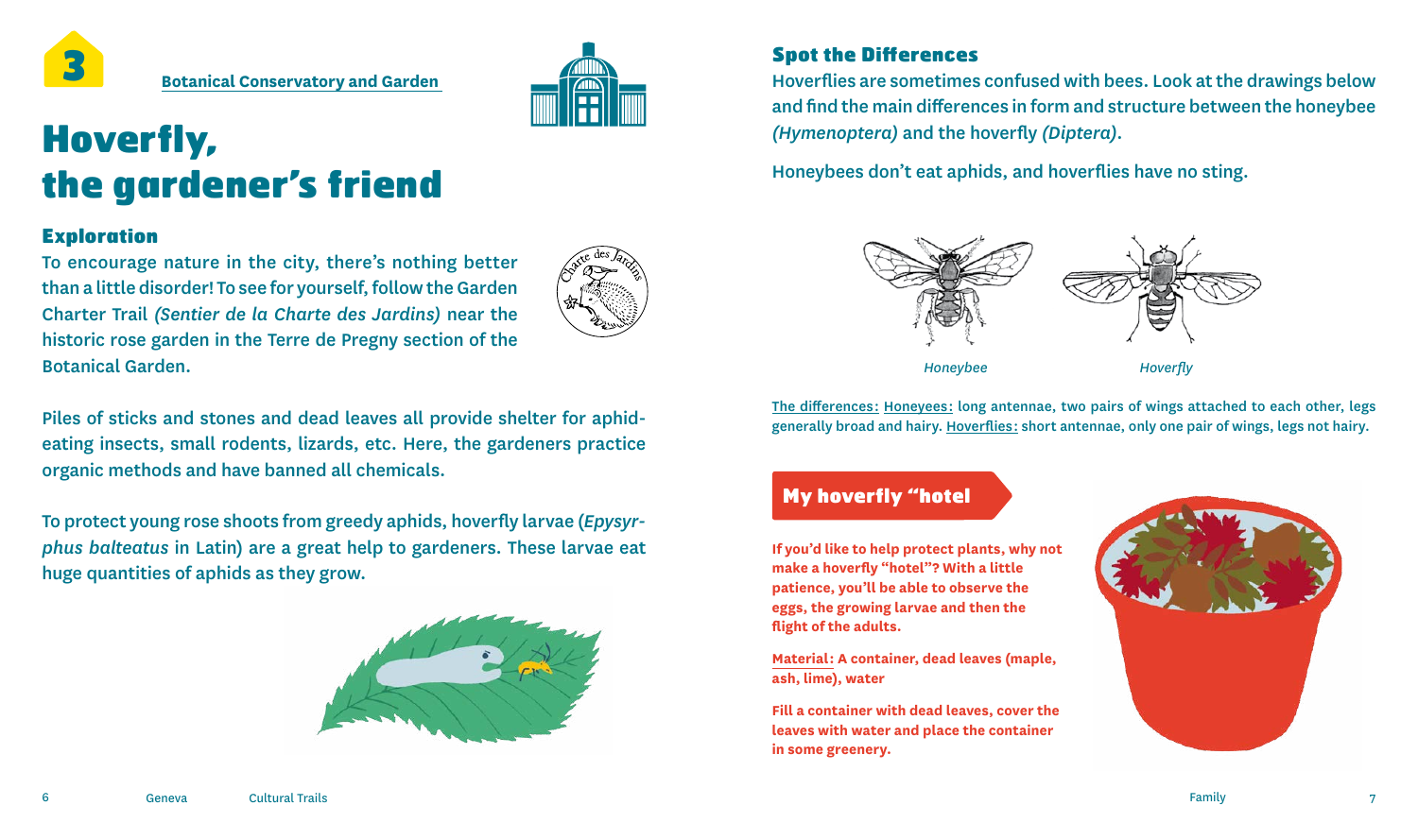



# the Dragon

Sundials have been used since Antiquity to read the time by following the position of the sun in the sky. Other items have also been invented to measure time.

### **Observation**

The Chinese decided to use incense.

Find this dragon incense clock in the sundial gallery on the ground floor.

Small weights hang from threads placed at regular intervals along the incense stick. How many weights are hung on the dragon ?

As the incense stick burns, each thread burns in turn and the weights fall off one after the other, striking the base to mark the time.

### Observation/Reflection

Here are 2 more objects used to measure time. At right, there is one in the same showcase as the dragon. Circle the object that uses sand to mark The Time of the passage of time. The other uses water.